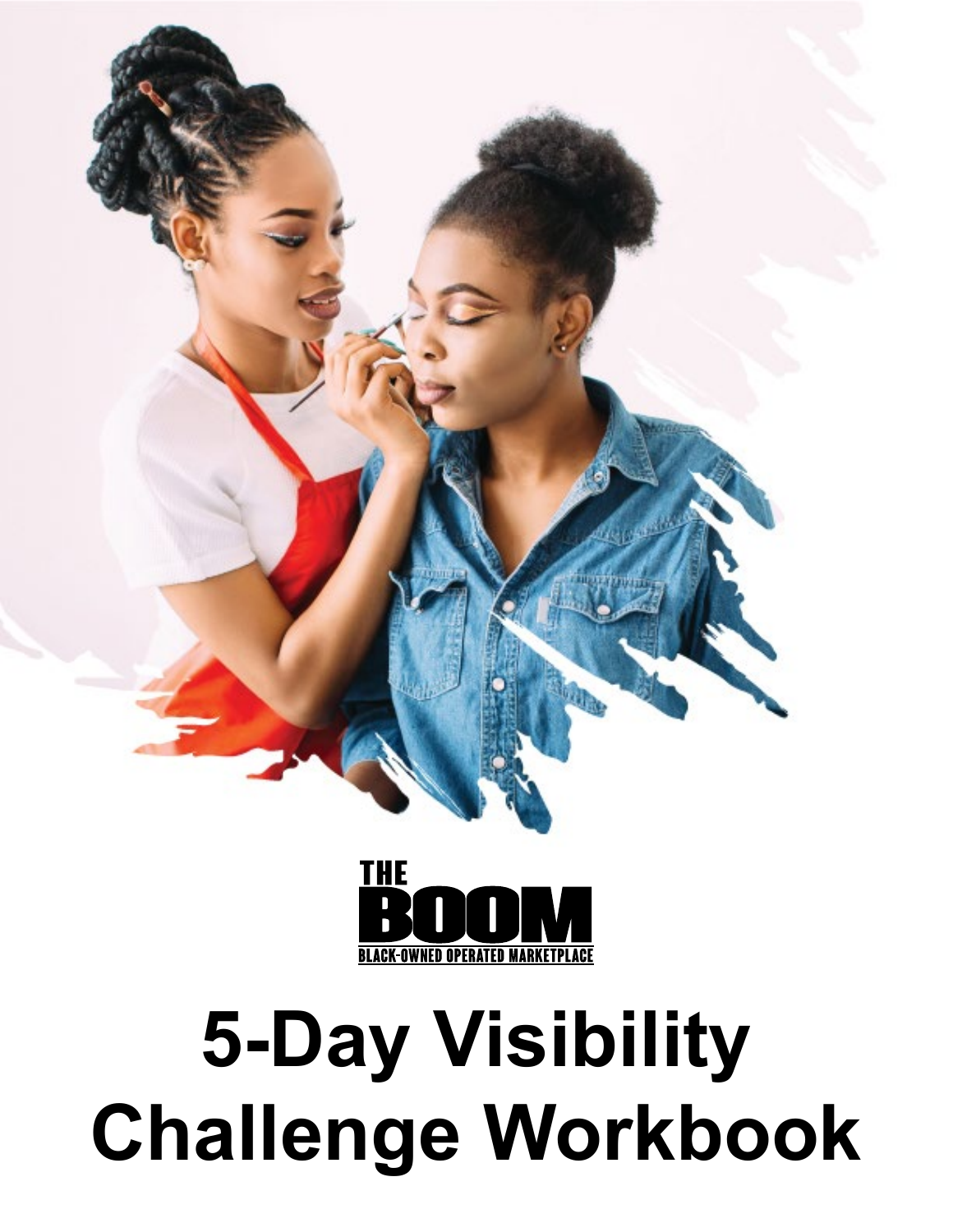### **Day 1 Target Audience**

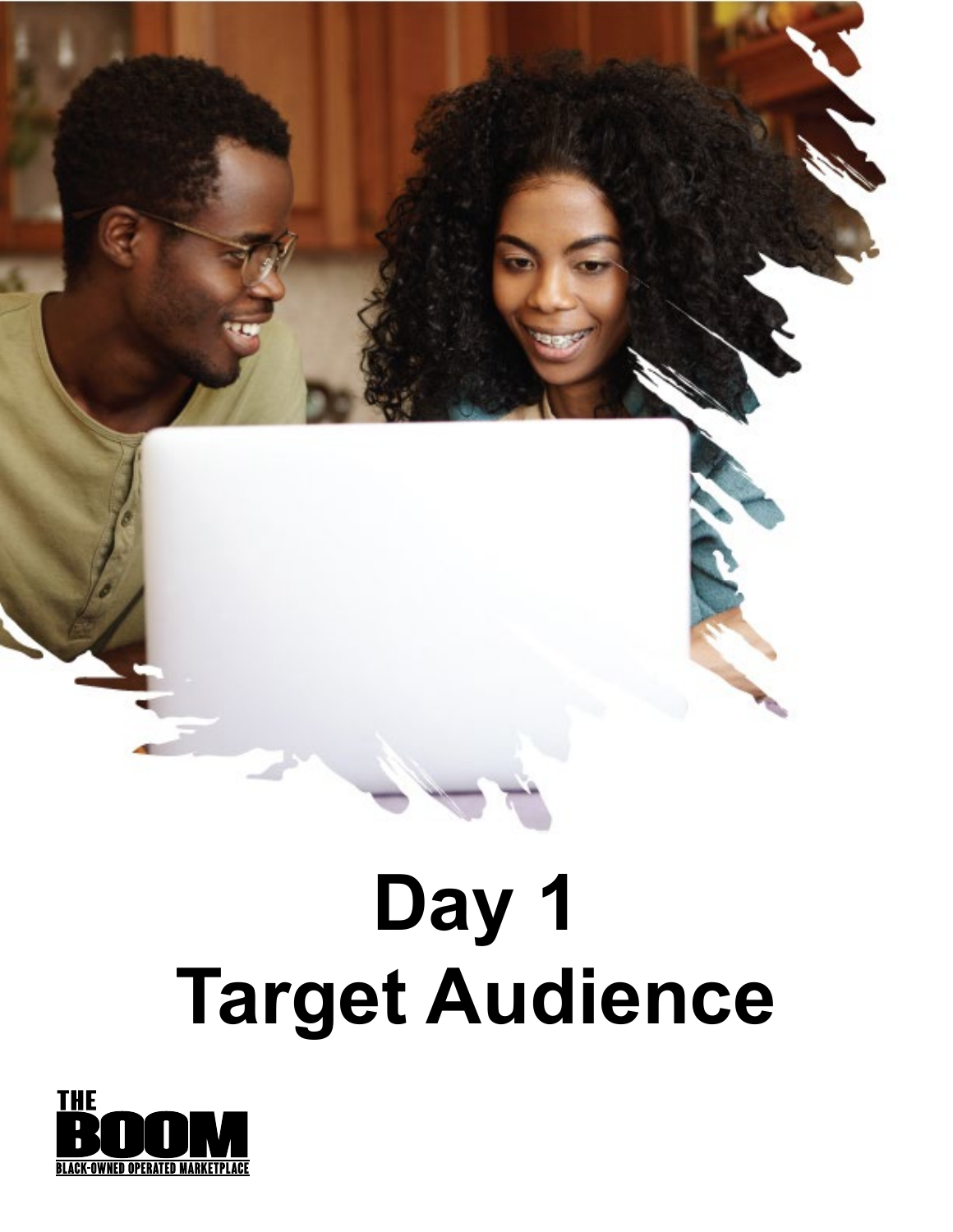So many people skip this important first step when they start to create content for their business, but you can't figure out what to say until you know who you're speaking to.

There's a saying in the marketing world - if you're writing for everyone, you're writing for no one.

Creating an ideal customer (or client for service-based businesses) avatar can help you get in the mind of your target audience and create content that connects. Once you have your avatar down, remember to practice the Rule of One whenever you're creating content. That means speaking directly to your client avatar.

\_\_\_\_\_\_\_\_\_\_\_\_\_\_\_\_\_\_\_\_\_\_\_\_\_\_\_\_\_\_\_\_\_\_\_\_\_\_\_\_\_\_\_\_\_\_\_\_\_\_\_\_\_\_\_\_\_\_\_\_\_\_\_\_\_\_\_\_\_

\_\_\_\_\_\_\_\_\_\_\_\_\_\_\_\_\_\_\_\_\_\_\_\_\_\_\_\_\_\_\_\_\_\_\_\_\_\_\_\_\_\_\_\_\_\_\_\_\_\_\_\_\_\_\_\_\_\_\_\_\_\_\_\_\_\_\_\_\_

\_\_\_\_\_\_\_\_\_\_\_\_\_\_\_\_\_\_\_\_\_\_\_\_\_\_\_\_\_\_\_\_\_\_\_\_\_\_\_\_\_\_\_\_\_\_\_\_\_\_\_\_\_\_\_\_\_\_\_\_\_\_\_\_\_\_\_\_\_

\_\_\_\_\_\_\_\_\_\_\_\_\_\_\_\_\_\_\_\_\_\_\_\_\_\_\_\_\_\_\_\_\_\_\_\_\_\_\_\_\_\_\_\_\_\_\_\_\_\_\_\_\_\_\_\_\_\_\_\_\_\_\_\_\_\_\_\_\_

\_\_\_\_\_\_\_\_\_\_\_\_\_\_\_\_\_\_\_\_\_\_\_\_\_\_\_\_\_\_\_\_\_\_\_\_\_\_\_\_\_\_\_\_\_\_\_\_\_\_\_\_\_\_\_\_\_\_\_\_\_\_\_\_\_\_\_\_\_

\_\_\_\_\_\_\_\_\_\_\_\_\_\_\_\_\_\_\_\_\_\_\_\_\_\_\_\_\_\_\_\_\_\_\_\_\_\_\_\_\_\_\_\_\_\_\_\_\_\_\_\_\_\_\_\_\_\_\_\_\_\_\_\_\_\_\_\_\_

Let's start with the basics....Who are they?

What's their name?

How old are they?

Where do they live?

Do they have kids?

Do they have a spouse?

What do they want?

What do they need?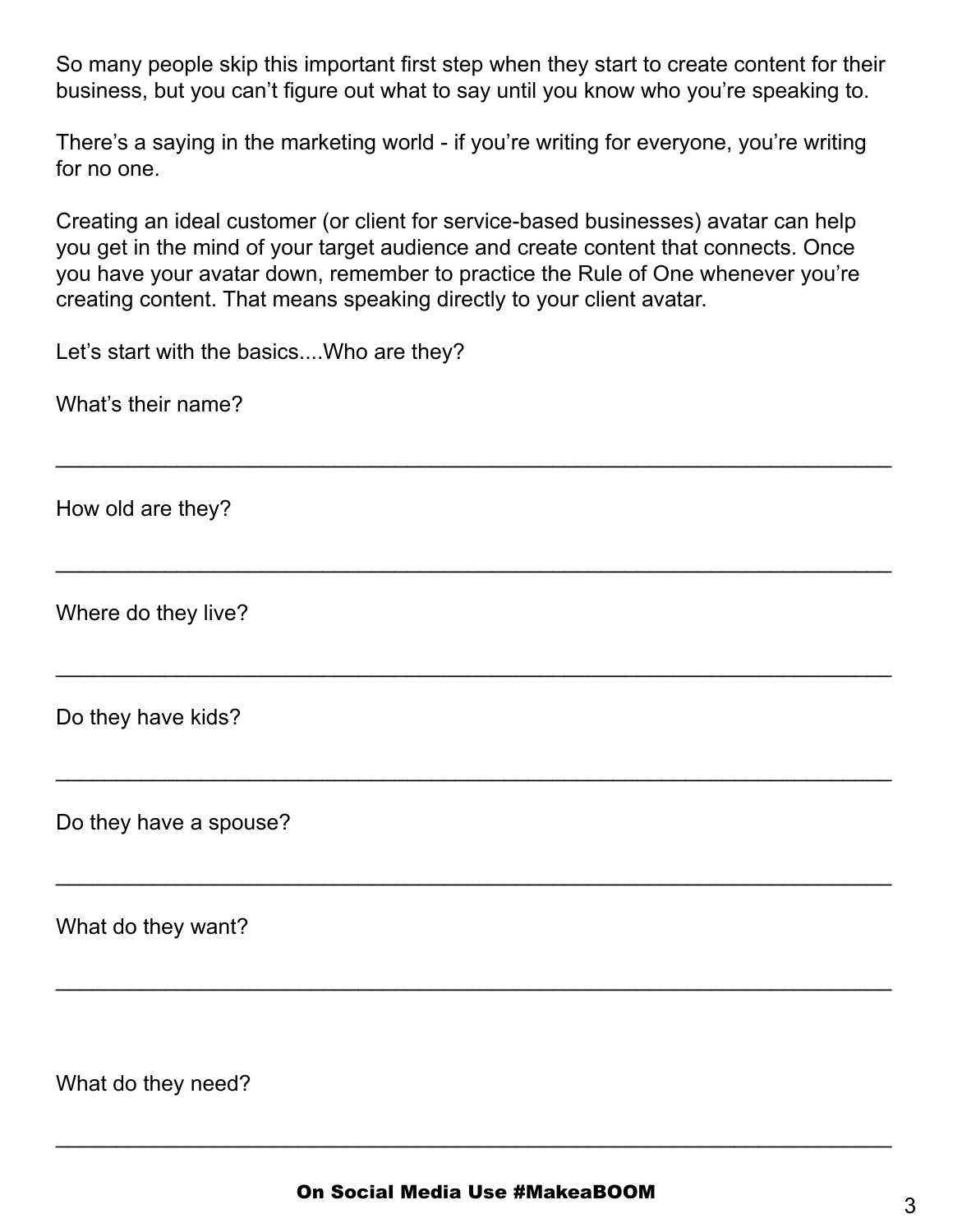Now let's get specific. Create a story around your ideal customer. Take us through their typical day.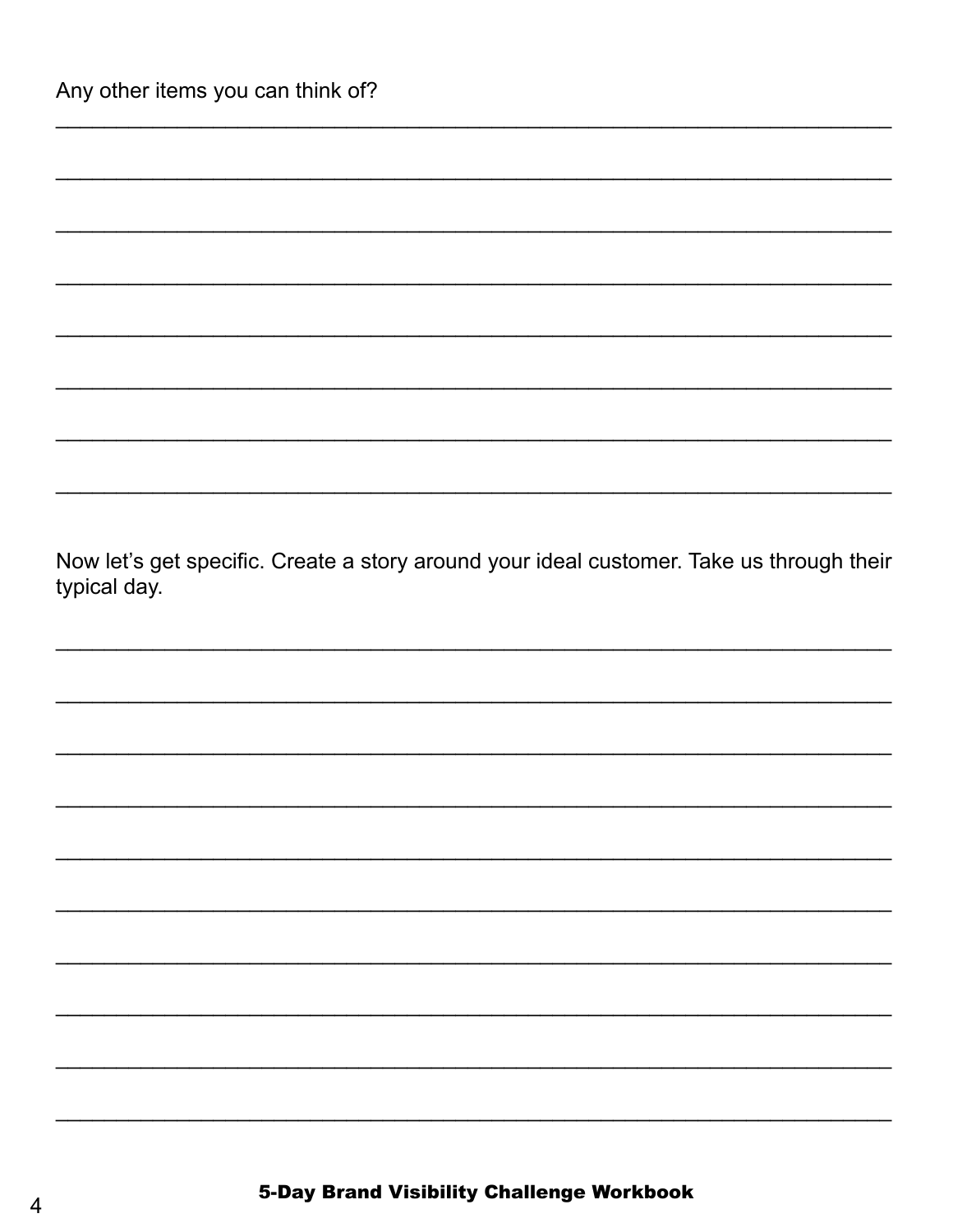Testimonials that sell means having testimonials that tell.

On Social Media Use #MakeaBOOM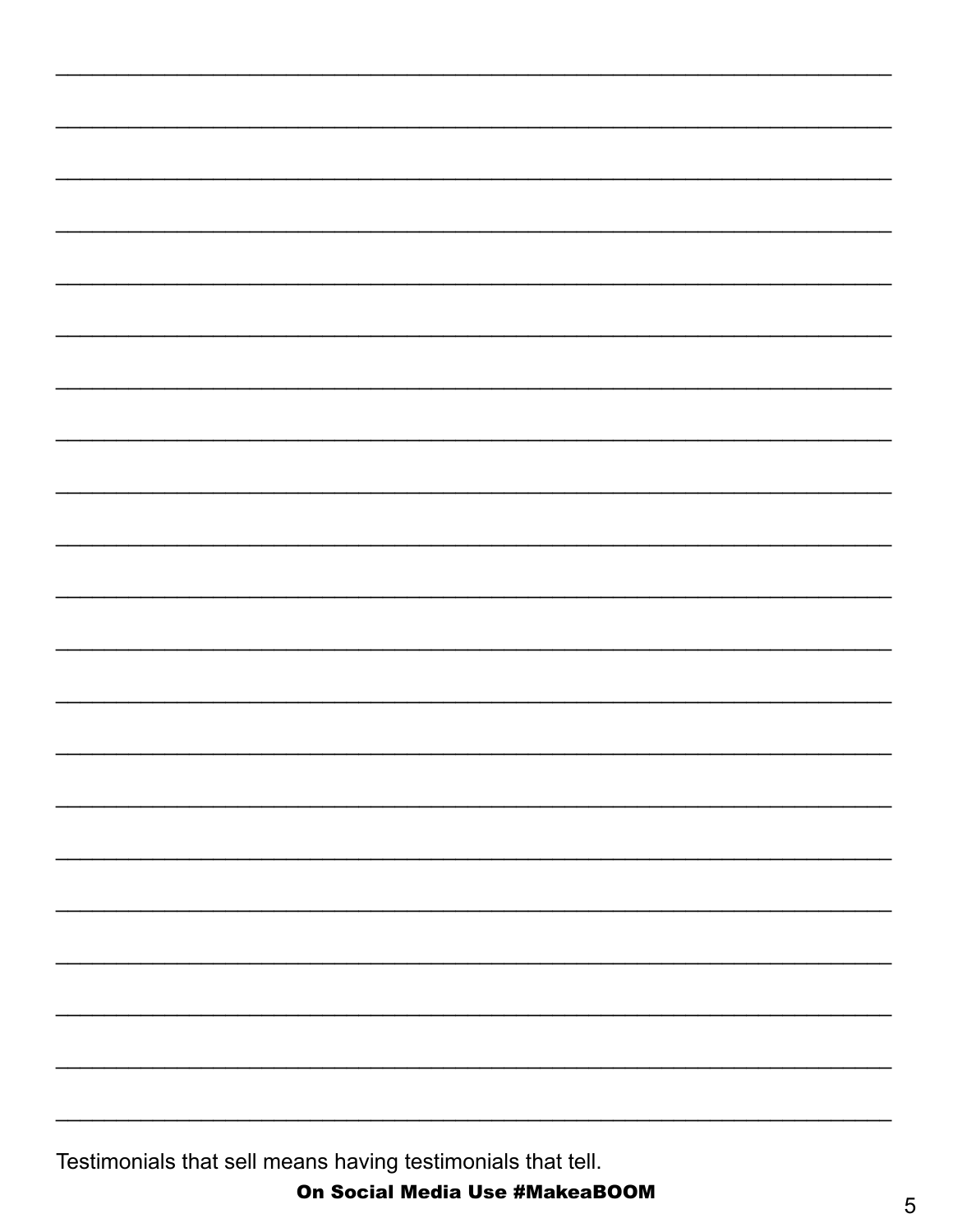# **Day 2 Testimonials**

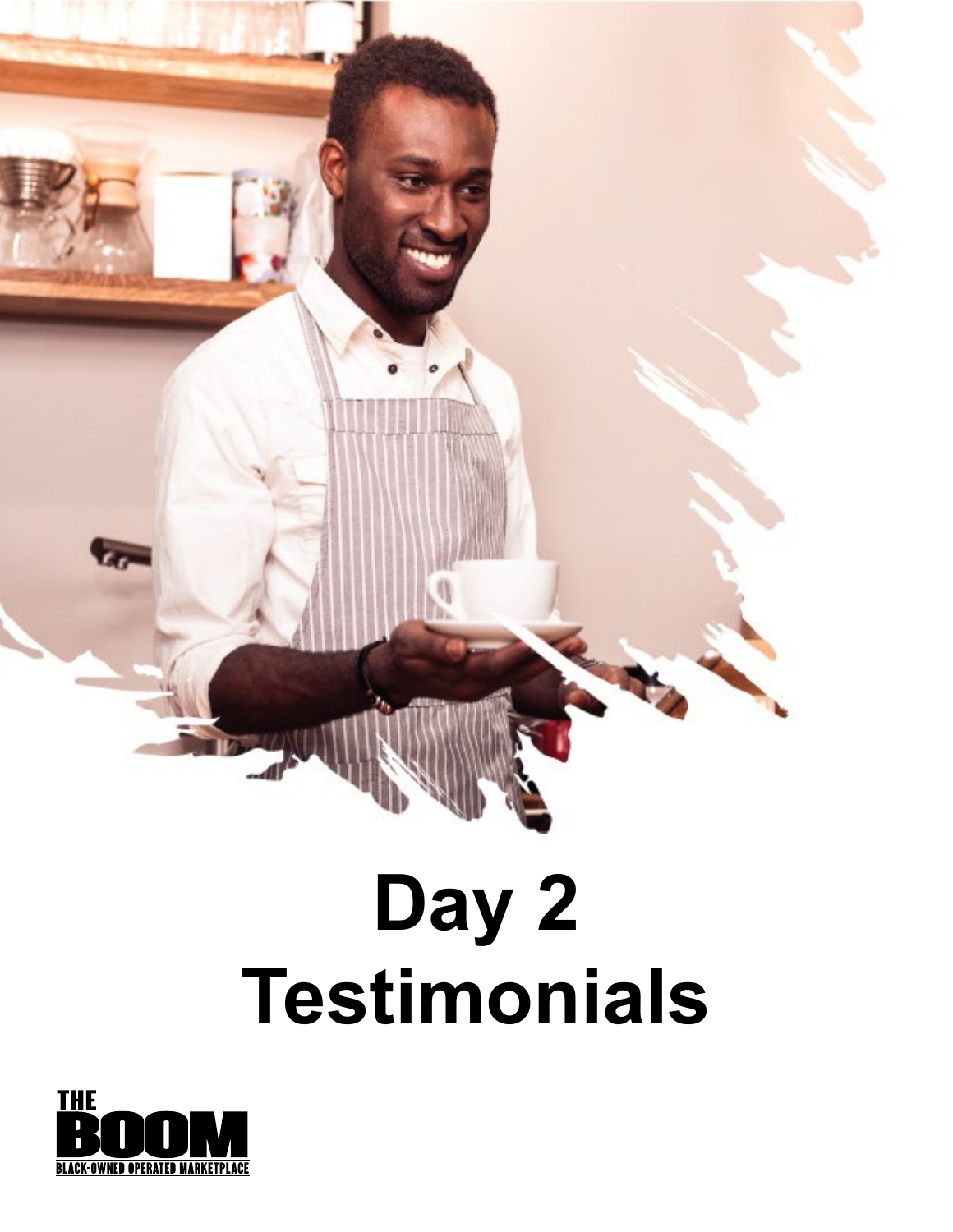"You were great" and "it was awesome" testimonials are nice, but they don't tell the story of the transformation and/or benefits your service or product offers.

Instead of throwing generic, lifeless testimonials on your website, you want to curate the ones that will show and tell for you.

If you already have testimonials, gather them in a spreadsheet or a word doc for this exercise.

Now, think about the best compliment your business could receive.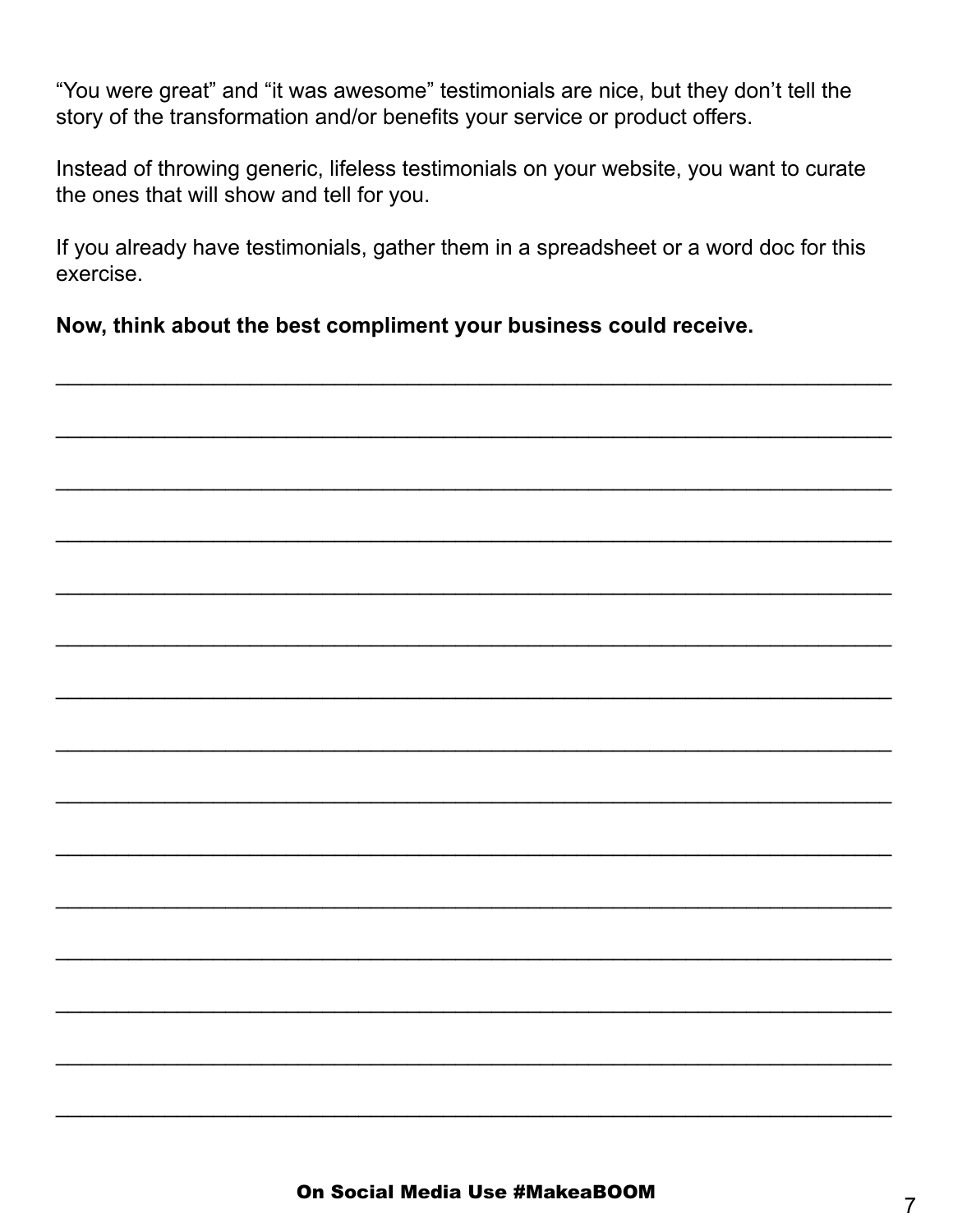**Which of your current testimonials supports this compliment? (Ex. "My brand came alive with this amazing web design. Working with Sequena was like talking with a long-lost friend. She just got me and it shines through in my new website!")**

\_\_\_\_\_\_\_\_\_\_\_\_\_\_\_\_\_\_\_\_\_\_\_\_\_\_\_\_\_\_\_\_\_\_\_\_\_\_\_\_\_\_\_\_\_\_\_\_\_\_\_\_\_\_\_\_\_\_\_\_\_\_\_\_\_\_\_\_\_

\_\_\_\_\_\_\_\_\_\_\_\_\_\_\_\_\_\_\_\_\_\_\_\_\_\_\_\_\_\_\_\_\_\_\_\_\_\_\_\_\_\_\_\_\_\_\_\_\_\_\_\_\_\_\_\_\_\_\_\_\_\_\_\_\_\_\_\_\_

\_\_\_\_\_\_\_\_\_\_\_\_\_\_\_\_\_\_\_\_\_\_\_\_\_\_\_\_\_\_\_\_\_\_\_\_\_\_\_\_\_\_\_\_\_\_\_\_\_\_\_\_\_\_\_\_\_\_\_\_\_\_\_\_\_\_\_\_\_

\_\_\_\_\_\_\_\_\_\_\_\_\_\_\_\_\_\_\_\_\_\_\_\_\_\_\_\_\_\_\_\_\_\_\_\_\_\_\_\_\_\_\_\_\_\_\_\_\_\_\_\_\_\_\_\_\_\_\_\_\_\_\_\_\_\_\_\_\_

\_\_\_\_\_\_\_\_\_\_\_\_\_\_\_\_\_\_\_\_\_\_\_\_\_\_\_\_\_\_\_\_\_\_\_\_\_\_\_\_\_\_\_\_\_\_\_\_\_\_\_\_\_\_\_\_\_\_\_\_\_\_\_\_\_\_\_\_\_

\_\_\_\_\_\_\_\_\_\_\_\_\_\_\_\_\_\_\_\_\_\_\_\_\_\_\_\_\_\_\_\_\_\_\_\_\_\_\_\_\_\_\_\_\_\_\_\_\_\_\_\_\_\_\_\_\_\_\_\_\_\_\_\_\_\_\_\_\_

\_\_\_\_\_\_\_\_\_\_\_\_\_\_\_\_\_\_\_\_\_\_\_\_\_\_\_\_\_\_\_\_\_\_\_\_\_\_\_\_\_\_\_\_\_\_\_\_\_\_\_\_\_\_\_\_\_\_\_\_\_\_\_\_\_\_\_\_\_

\_\_\_\_\_\_\_\_\_\_\_\_\_\_\_\_\_\_\_\_\_\_\_\_\_\_\_\_\_\_\_\_\_\_\_\_\_\_\_\_\_\_\_\_\_\_\_\_\_\_\_\_\_\_\_\_\_\_\_\_\_\_\_\_\_\_\_\_\_

\_\_\_\_\_\_\_\_\_\_\_\_\_\_\_\_\_\_\_\_\_\_\_\_\_\_\_\_\_\_\_\_\_\_\_\_\_\_\_\_\_\_\_\_\_\_\_\_\_\_\_\_\_\_\_\_\_\_\_\_\_\_\_\_\_\_\_\_\_

If you're just getting started or you don't have any shining testimonials, you can actually guide people to give you testimonials that matter. Of course, the goal is always honesty, but asking the right questions can ensure you get the most out of every customer's feedback.

A lot of people don't like to ask for reviews, but the truth is, it's become very common. Creating a survey not only makes the process a little more fun for your customer, it allows you to get more than a thumbs up or thumbs down response.

It's easy to create a survey. Many CRMs offer a way to create and send a survey, but you can also take a look at:

- [Survey Monkey](https://www.surveymonkey.com/)
- [Mailchimp](https://mailchimp.com/)
- [Typeform](https://www.typeform.com/)

5-Day Brand Visibility Challenge Workbook <sup>8</sup> **Think of 3-5 survey questions that will inspire your customers to dig into their**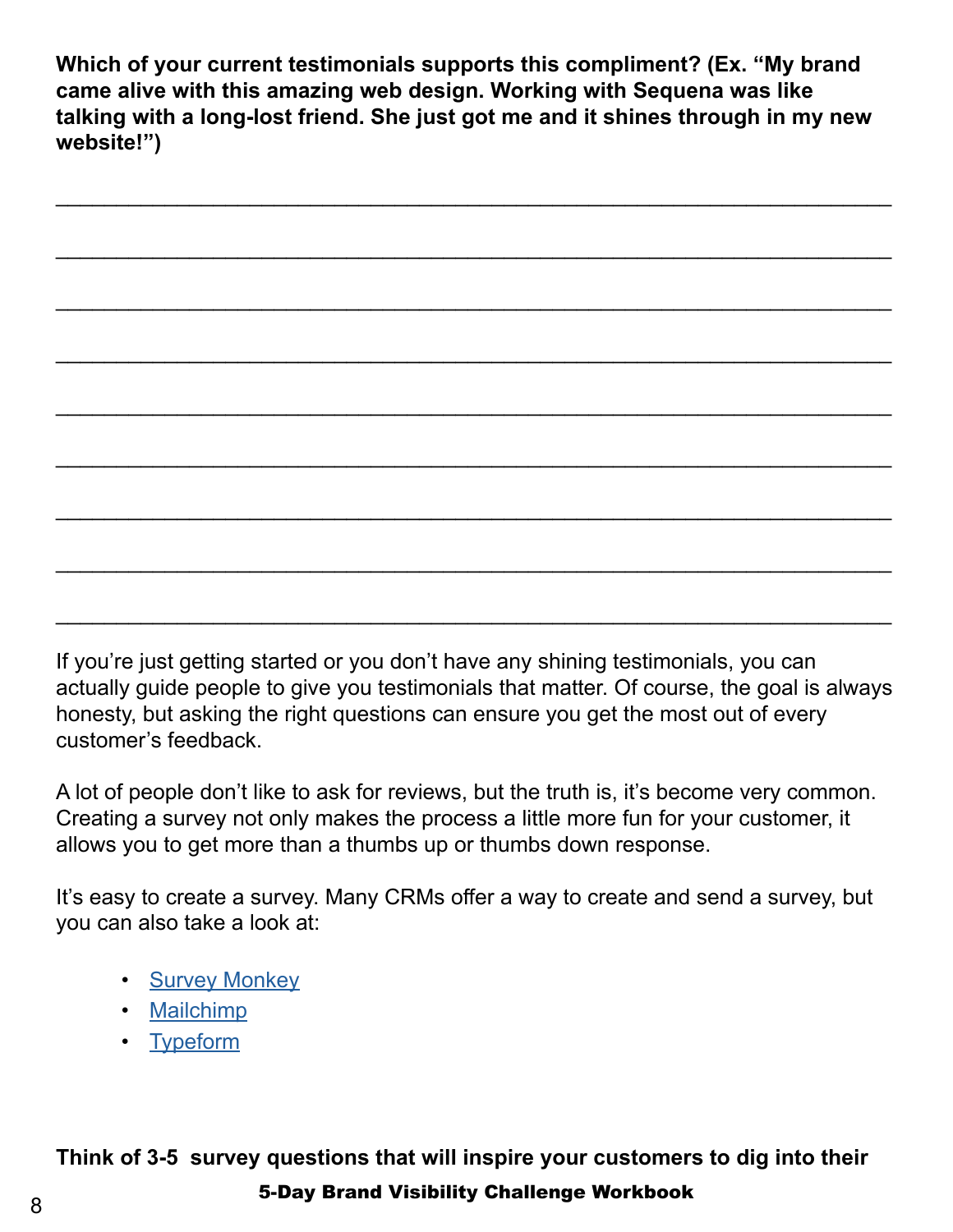#### experience.

### **Sample questions:**

What problem did you face before finding my product/service? Why did you choose my solution over others? What have you achieved through using my product/service? What was your experience purchasing and using my product/service? How did you use my product/service? Could we have done anything differently?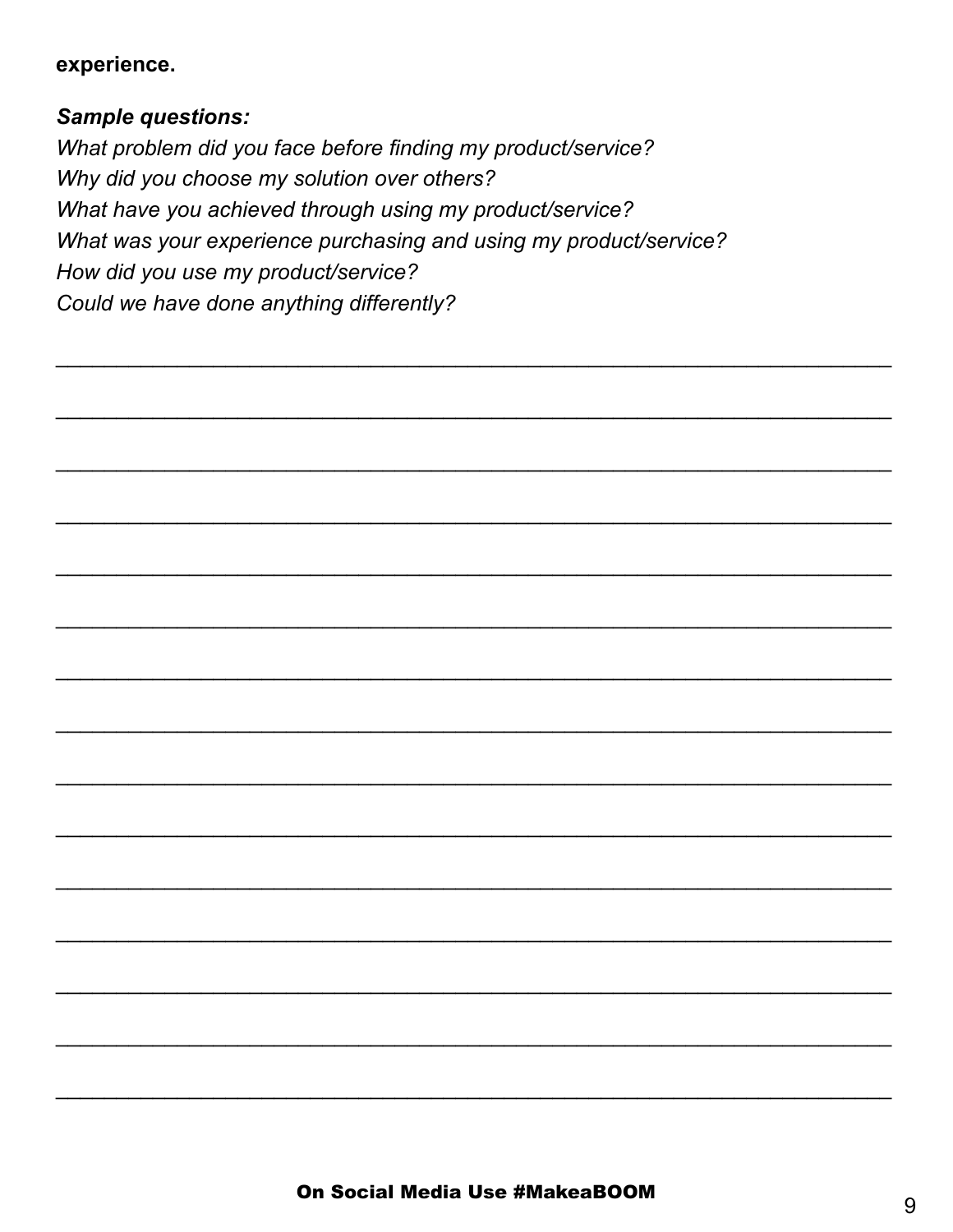### **Day 3 Content**

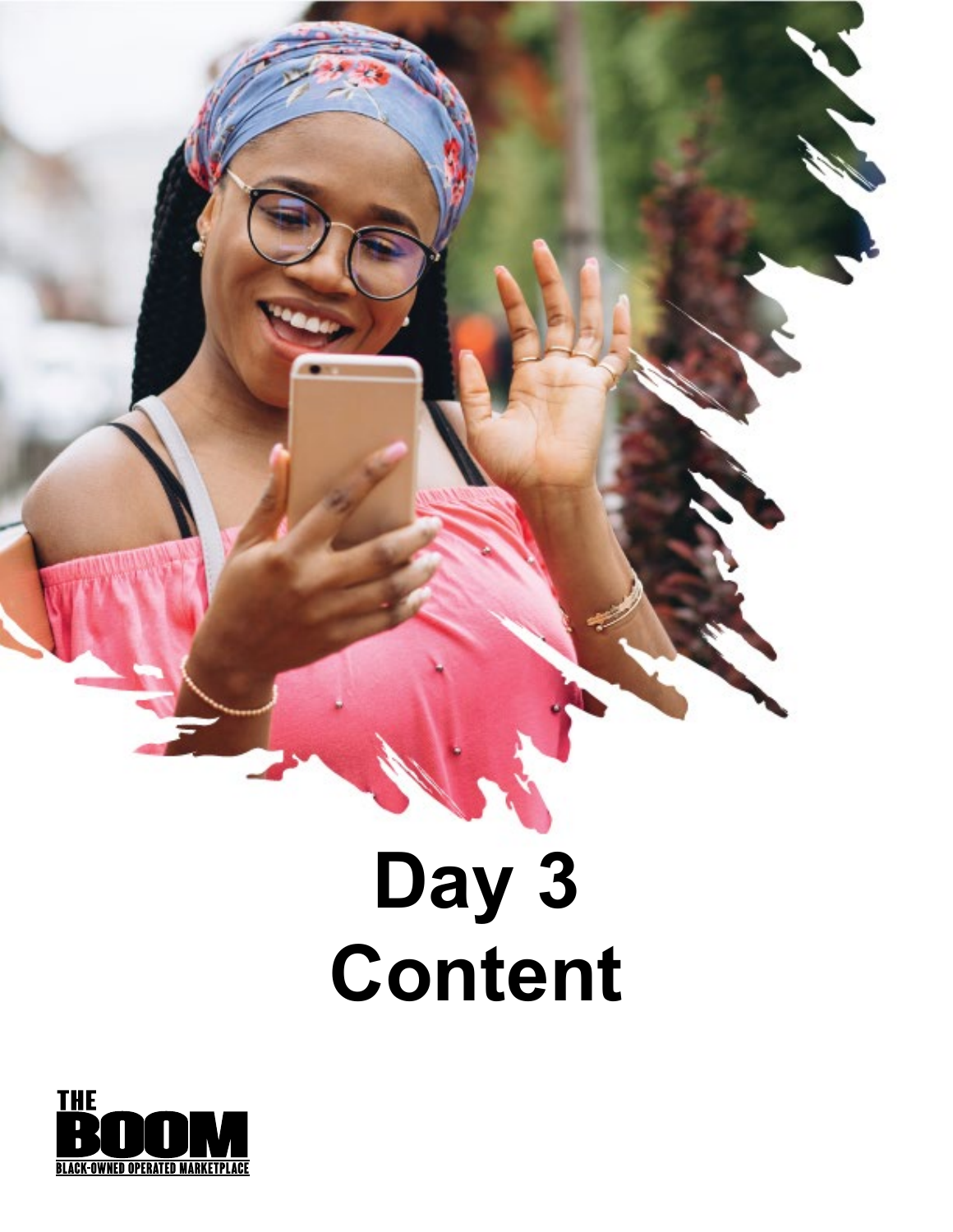You've probably heard before that content is King. Well, if content is King, engagement is definitely its Queen.

The fastest way to get customers to care about you is to let them know you care about them. That means meeting them where they are, finding topics they actually want to hear about, and engaging with them on social media.

If you're like many people, you probably have no idea where to look for these topics. And when you do start researching, it feels like everything's been done before. Just remember, it's not your job to reinvent the wheel. It's your job to find content that is relevant to your brand and connects with your target audience.

**What content does your target audience care about? (Ex. If you're an organic baby food company, does your target audience care about green living? Baby development? Parent self-care? OR if you're a business coach, does your target audience care about marketing ideas? Productivity? Entrepreneur self-care?**

\_\_\_\_\_\_\_\_\_\_\_\_\_\_\_\_\_\_\_\_\_\_\_\_\_\_\_\_\_\_\_\_\_\_\_\_\_\_\_\_\_\_\_\_\_\_\_\_\_\_\_\_\_\_\_\_\_\_\_\_\_\_\_\_\_\_\_\_\_

\_\_\_\_\_\_\_\_\_\_\_\_\_\_\_\_\_\_\_\_\_\_\_\_\_\_\_\_\_\_\_\_\_\_\_\_\_\_\_\_\_\_\_\_\_\_\_\_\_\_\_\_\_\_\_\_\_\_\_\_\_\_\_\_\_\_\_\_\_

\_\_\_\_\_\_\_\_\_\_\_\_\_\_\_\_\_\_\_\_\_\_\_\_\_\_\_\_\_\_\_\_\_\_\_\_\_\_\_\_\_\_\_\_\_\_\_\_\_\_\_\_\_\_\_\_\_\_\_\_\_\_\_\_\_\_\_\_\_

\_\_\_\_\_\_\_\_\_\_\_\_\_\_\_\_\_\_\_\_\_\_\_\_\_\_\_\_\_\_\_\_\_\_\_\_\_\_\_\_\_\_\_\_\_\_\_\_\_\_\_\_\_\_\_\_\_\_\_\_\_\_\_\_\_\_\_\_\_

\_\_\_\_\_\_\_\_\_\_\_\_\_\_\_\_\_\_\_\_\_\_\_\_\_\_\_\_\_\_\_\_\_\_\_\_\_\_\_\_\_\_\_\_\_\_\_\_\_\_\_\_\_\_\_\_\_\_\_\_\_\_\_\_\_\_\_\_\_

\_\_\_\_\_\_\_\_\_\_\_\_\_\_\_\_\_\_\_\_\_\_\_\_\_\_\_\_\_\_\_\_\_\_\_\_\_\_\_\_\_\_\_\_\_\_\_\_\_\_\_\_\_\_\_\_\_\_\_\_\_\_\_\_\_\_\_\_\_

\_\_\_\_\_\_\_\_\_\_\_\_\_\_\_\_\_\_\_\_\_\_\_\_\_\_\_\_\_\_\_\_\_\_\_\_\_\_\_\_\_\_\_\_\_\_\_\_\_\_\_\_\_\_\_\_\_\_\_\_\_\_\_\_\_\_\_\_\_

\_\_\_\_\_\_\_\_\_\_\_\_\_\_\_\_\_\_\_\_\_\_\_\_\_\_\_\_\_\_\_\_\_\_\_\_\_\_\_\_\_\_\_\_\_\_\_\_\_\_\_\_\_\_\_\_\_\_\_\_\_\_\_\_\_\_\_\_\_

\_\_\_\_\_\_\_\_\_\_\_\_\_\_\_\_\_\_\_\_\_\_\_\_\_\_\_\_\_\_\_\_\_\_\_\_\_\_\_\_\_\_\_\_\_\_\_\_\_\_\_\_\_\_\_\_\_\_\_\_\_\_\_\_\_\_\_\_\_

\_\_\_\_\_\_\_\_\_\_\_\_\_\_\_\_\_\_\_\_\_\_\_\_\_\_\_\_\_\_\_\_\_\_\_\_\_\_\_\_\_\_\_\_\_\_\_\_\_\_\_\_\_\_\_\_\_\_\_\_\_\_\_\_\_\_\_\_\_

\_\_\_\_\_\_\_\_\_\_\_\_\_\_\_\_\_\_\_\_\_\_\_\_\_\_\_\_\_\_\_\_\_\_\_\_\_\_\_\_\_\_\_\_\_\_\_\_\_\_\_\_\_\_\_\_\_\_\_\_\_\_\_\_\_\_\_\_\_

\_\_\_\_\_\_\_\_\_\_\_\_\_\_\_\_\_\_\_\_\_\_\_\_\_\_\_\_\_\_\_\_\_\_\_\_\_\_\_\_\_\_\_\_\_\_\_\_\_\_\_\_\_\_\_\_\_\_\_\_\_\_\_\_\_\_\_\_\_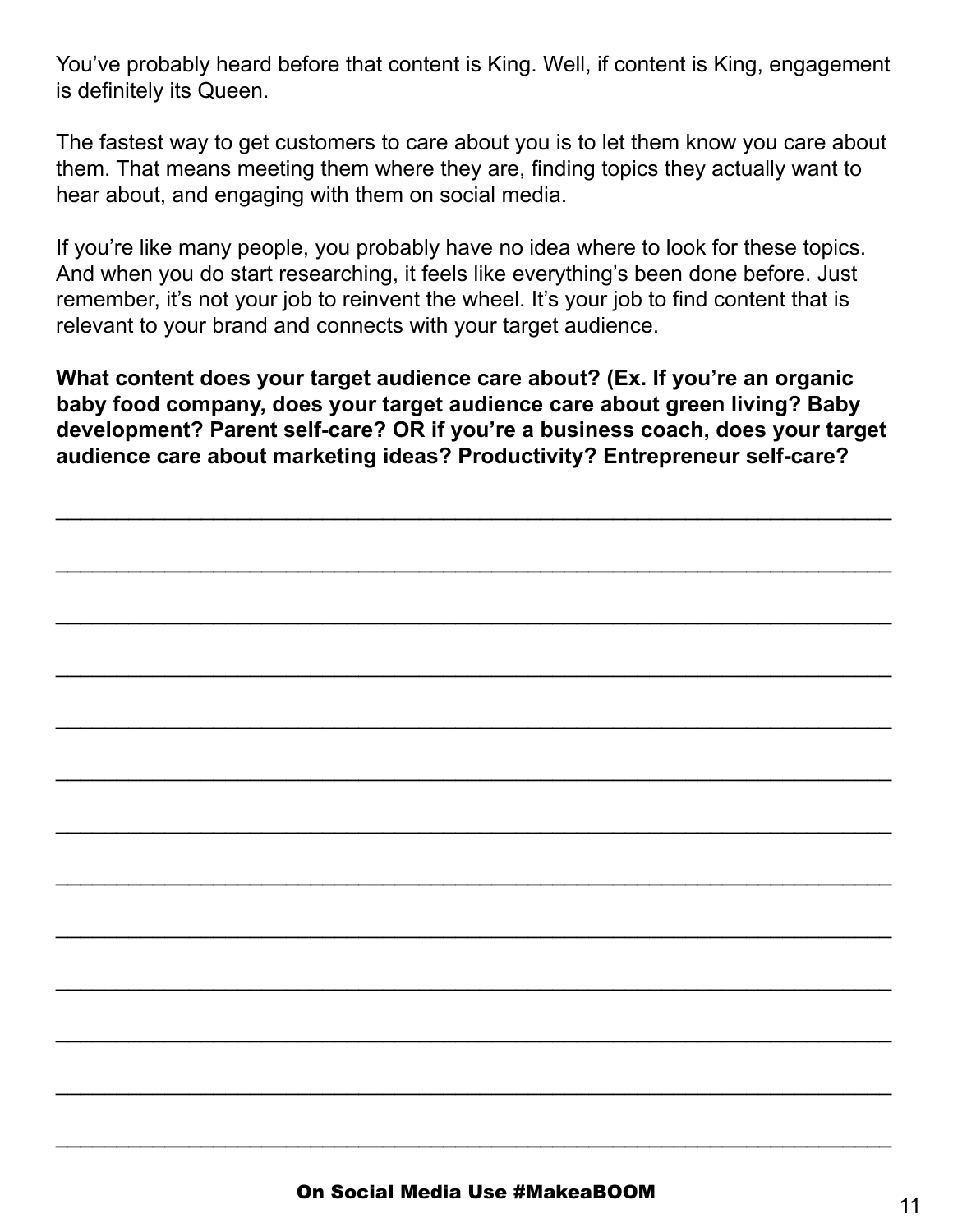Content creators have their own tips and tricks for finding content ideas whether it's for a blog, podcast, vlog or a Facebook live.

Don't let your content well run dry, try these exercises!

**Search popular videos on YouTube you think might have a similar audience to yours. Go through the comments and see if anyone left questions. If one or two subscribers have the same questions, it's likely that many other people in your target audience will too.** 

\_\_\_\_\_\_\_\_\_\_\_\_\_\_\_\_\_\_\_\_\_\_\_\_\_\_\_\_\_\_\_\_\_\_\_\_\_\_\_\_\_\_\_\_\_\_\_\_\_\_\_\_\_\_\_\_\_\_\_\_\_\_\_\_\_\_\_\_\_

\_\_\_\_\_\_\_\_\_\_\_\_\_\_\_\_\_\_\_\_\_\_\_\_\_\_\_\_\_\_\_\_\_\_\_\_\_\_\_\_\_\_\_\_\_\_\_\_\_\_\_\_\_\_\_\_\_\_\_\_\_\_\_\_\_\_\_\_\_

\_\_\_\_\_\_\_\_\_\_\_\_\_\_\_\_\_\_\_\_\_\_\_\_\_\_\_\_\_\_\_\_\_\_\_\_\_\_\_\_\_\_\_\_\_\_\_\_\_\_\_\_\_\_\_\_\_\_\_\_\_\_\_\_\_\_\_\_\_

\_\_\_\_\_\_\_\_\_\_\_\_\_\_\_\_\_\_\_\_\_\_\_\_\_\_\_\_\_\_\_\_\_\_\_\_\_\_\_\_\_\_\_\_\_\_\_\_\_\_\_\_\_\_\_\_\_\_\_\_\_\_\_\_\_\_\_\_\_

\_\_\_\_\_\_\_\_\_\_\_\_\_\_\_\_\_\_\_\_\_\_\_\_\_\_\_\_\_\_\_\_\_\_\_\_\_\_\_\_\_\_\_\_\_\_\_\_\_\_\_\_\_\_\_\_\_\_\_\_\_\_\_\_\_\_\_\_\_

\_\_\_\_\_\_\_\_\_\_\_\_\_\_\_\_\_\_\_\_\_\_\_\_\_\_\_\_\_\_\_\_\_\_\_\_\_\_\_\_\_\_\_\_\_\_\_\_\_\_\_\_\_\_\_\_\_\_\_\_\_\_\_\_\_\_\_\_\_

**Have you ever heard of [Quora](https://www.quora.com/)? It's a website where you can ask questions about anything and receive answers from professionals and armchair experts. For this exercise, go to the website and search your niche (i.e. baby food or business coaching). Then, see what people are asking!**

**Again, if you see a question come up more than once, it may make a great new topic for your content creation.** 

\_\_\_\_\_\_\_\_\_\_\_\_\_\_\_\_\_\_\_\_\_\_\_\_\_\_\_\_\_\_\_\_\_\_\_\_\_\_\_\_\_\_\_\_\_\_\_\_\_\_\_\_\_\_\_\_\_\_\_\_\_\_\_\_\_\_\_\_\_

\_\_\_\_\_\_\_\_\_\_\_\_\_\_\_\_\_\_\_\_\_\_\_\_\_\_\_\_\_\_\_\_\_\_\_\_\_\_\_\_\_\_\_\_\_\_\_\_\_\_\_\_\_\_\_\_\_\_\_\_\_\_\_\_\_\_\_\_\_

\_\_\_\_\_\_\_\_\_\_\_\_\_\_\_\_\_\_\_\_\_\_\_\_\_\_\_\_\_\_\_\_\_\_\_\_\_\_\_\_\_\_\_\_\_\_\_\_\_\_\_\_\_\_\_\_\_\_\_\_\_\_\_\_\_\_\_\_\_

\_\_\_\_\_\_\_\_\_\_\_\_\_\_\_\_\_\_\_\_\_\_\_\_\_\_\_\_\_\_\_\_\_\_\_\_\_\_\_\_\_\_\_\_\_\_\_\_\_\_\_\_\_\_\_\_\_\_\_\_\_\_\_\_\_\_\_\_\_

\_\_\_\_\_\_\_\_\_\_\_\_\_\_\_\_\_\_\_\_\_\_\_\_\_\_\_\_\_\_\_\_\_\_\_\_\_\_\_\_\_\_\_\_\_\_\_\_\_\_\_\_\_\_\_\_\_\_\_\_\_\_\_\_\_\_\_\_\_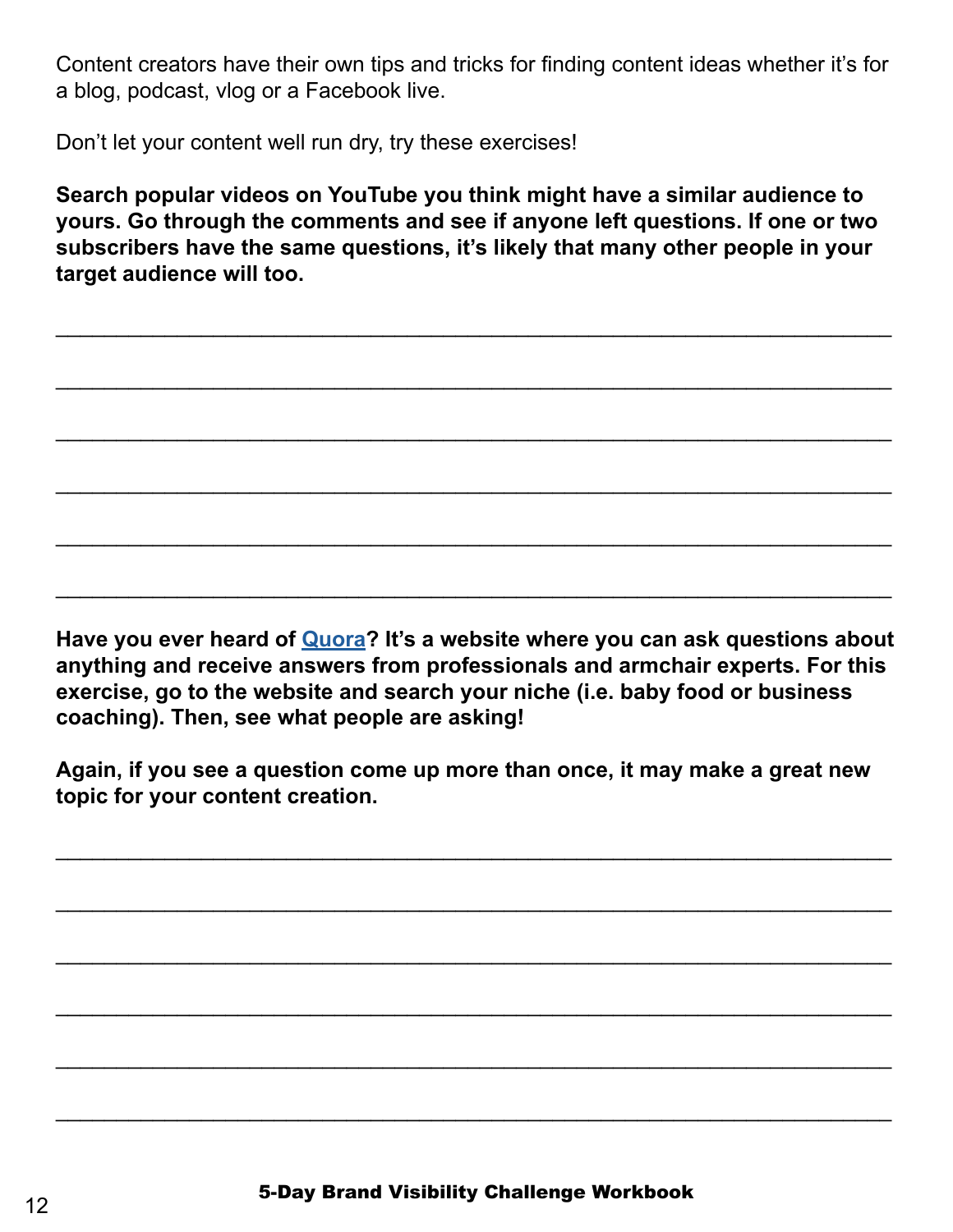**Of course, competitor research is a tried-and-true standby. Instead of doing everything exactly the way your competitors are doing it, find the most popular content and think about how you can put a new spin on it.** 

\_\_\_\_\_\_\_\_\_\_\_\_\_\_\_\_\_\_\_\_\_\_\_\_\_\_\_\_\_\_\_\_\_\_\_\_\_\_\_\_\_\_\_\_\_\_\_\_\_\_\_\_\_\_\_\_\_\_\_\_\_\_\_\_\_\_\_\_\_

\_\_\_\_\_\_\_\_\_\_\_\_\_\_\_\_\_\_\_\_\_\_\_\_\_\_\_\_\_\_\_\_\_\_\_\_\_\_\_\_\_\_\_\_\_\_\_\_\_\_\_\_\_\_\_\_\_\_\_\_\_\_\_\_\_\_\_\_\_

\_\_\_\_\_\_\_\_\_\_\_\_\_\_\_\_\_\_\_\_\_\_\_\_\_\_\_\_\_\_\_\_\_\_\_\_\_\_\_\_\_\_\_\_\_\_\_\_\_\_\_\_\_\_\_\_\_\_\_\_\_\_\_\_\_\_\_\_\_

\_\_\_\_\_\_\_\_\_\_\_\_\_\_\_\_\_\_\_\_\_\_\_\_\_\_\_\_\_\_\_\_\_\_\_\_\_\_\_\_\_\_\_\_\_\_\_\_\_\_\_\_\_\_\_\_\_\_\_\_\_\_\_\_\_\_\_\_\_

\_\_\_\_\_\_\_\_\_\_\_\_\_\_\_\_\_\_\_\_\_\_\_\_\_\_\_\_\_\_\_\_\_\_\_\_\_\_\_\_\_\_\_\_\_\_\_\_\_\_\_\_\_\_\_\_\_\_\_\_\_\_\_\_\_\_\_\_\_

\_\_\_\_\_\_\_\_\_\_\_\_\_\_\_\_\_\_\_\_\_\_\_\_\_\_\_\_\_\_\_\_\_\_\_\_\_\_\_\_\_\_\_\_\_\_\_\_\_\_\_\_\_\_\_\_\_\_\_\_\_\_\_\_\_\_\_\_\_

The engagement part of day 3 is simple but requires commitment.

**Set aside time specifically to engage with your audience whether it's answering comments on your blog or YouTube channel or engaging with your followers' posts on Instagram or Facebook. It's up to you how often you do it, but it's important to prioritize showing up for your audience. That alone will help differentiate your human-centered brand from faceless mega-businesses.**

\_\_\_\_\_\_\_\_\_\_\_\_\_\_\_\_\_\_\_\_\_\_\_\_\_\_\_\_\_\_\_\_\_\_\_\_\_\_\_\_\_\_\_\_\_\_\_\_\_\_\_\_\_\_\_\_\_\_\_\_\_\_\_\_\_\_\_\_\_

\_\_\_\_\_\_\_\_\_\_\_\_\_\_\_\_\_\_\_\_\_\_\_\_\_\_\_\_\_\_\_\_\_\_\_\_\_\_\_\_\_\_\_\_\_\_\_\_\_\_\_\_\_\_\_\_\_\_\_\_\_\_\_\_\_\_\_\_\_

\_\_\_\_\_\_\_\_\_\_\_\_\_\_\_\_\_\_\_\_\_\_\_\_\_\_\_\_\_\_\_\_\_\_\_\_\_\_\_\_\_\_\_\_\_\_\_\_\_\_\_\_\_\_\_\_\_\_\_\_\_\_\_\_\_\_\_\_\_

\_\_\_\_\_\_\_\_\_\_\_\_\_\_\_\_\_\_\_\_\_\_\_\_\_\_\_\_\_\_\_\_\_\_\_\_\_\_\_\_\_\_\_\_\_\_\_\_\_\_\_\_\_\_\_\_\_\_\_\_\_\_\_\_\_\_\_\_\_

\_\_\_\_\_\_\_\_\_\_\_\_\_\_\_\_\_\_\_\_\_\_\_\_\_\_\_\_\_\_\_\_\_\_\_\_\_\_\_\_\_\_\_\_\_\_\_\_\_\_\_\_\_\_\_\_\_\_\_\_\_\_\_\_\_\_\_\_\_

\_\_\_\_\_\_\_\_\_\_\_\_\_\_\_\_\_\_\_\_\_\_\_\_\_\_\_\_\_\_\_\_\_\_\_\_\_\_\_\_\_\_\_\_\_\_\_\_\_\_\_\_\_\_\_\_\_\_\_\_\_\_\_\_\_\_\_\_\_

\_\_\_\_\_\_\_\_\_\_\_\_\_\_\_\_\_\_\_\_\_\_\_\_\_\_\_\_\_\_\_\_\_\_\_\_\_\_\_\_\_\_\_\_\_\_\_\_\_\_\_\_\_\_\_\_\_\_\_\_\_\_\_\_\_\_\_\_\_

\_\_\_\_\_\_\_\_\_\_\_\_\_\_\_\_\_\_\_\_\_\_\_\_\_\_\_\_\_\_\_\_\_\_\_\_\_\_\_\_\_\_\_\_\_\_\_\_\_\_\_\_\_\_\_\_\_\_\_\_\_\_\_\_\_\_\_\_\_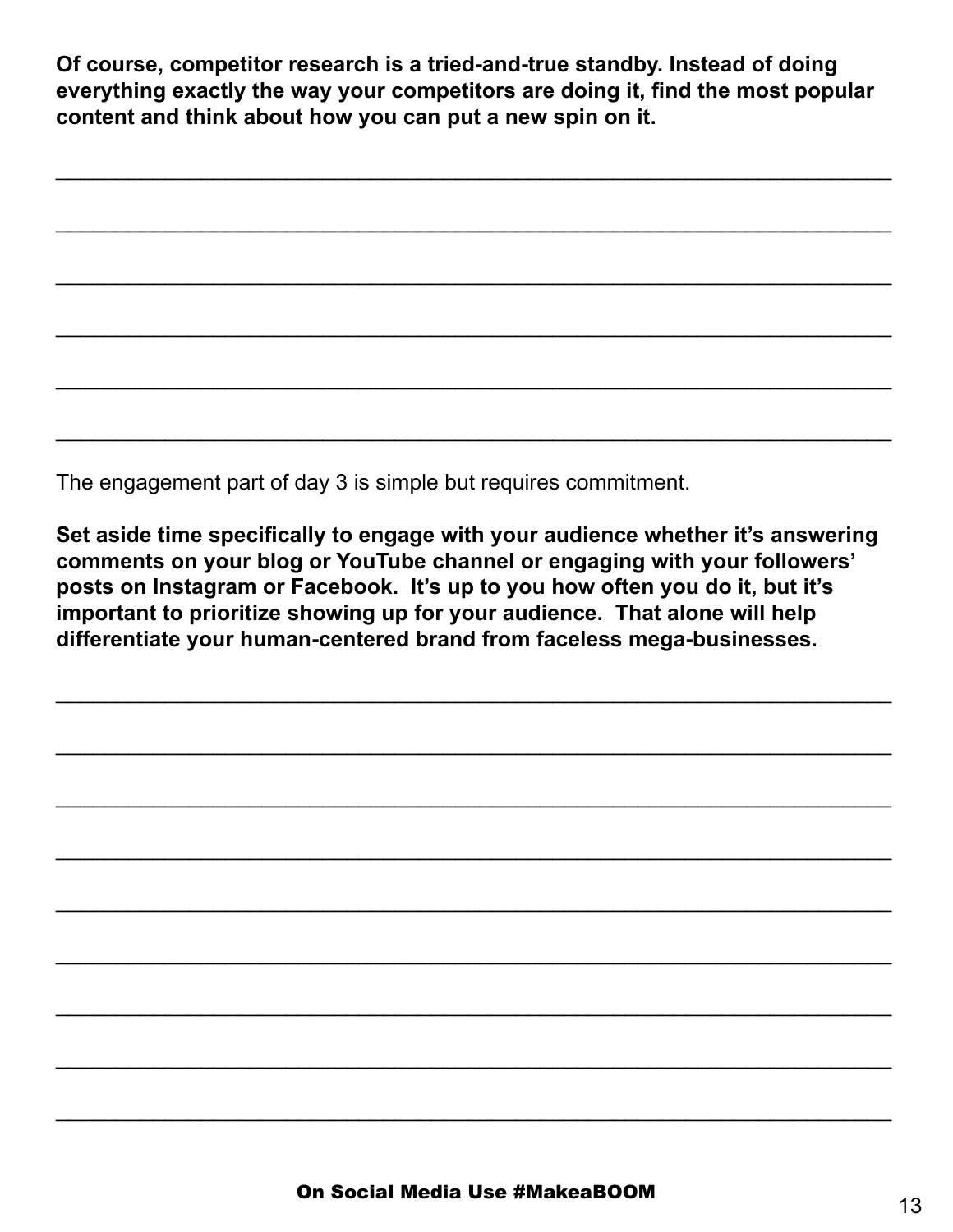

### **Day 4 Live Stream**

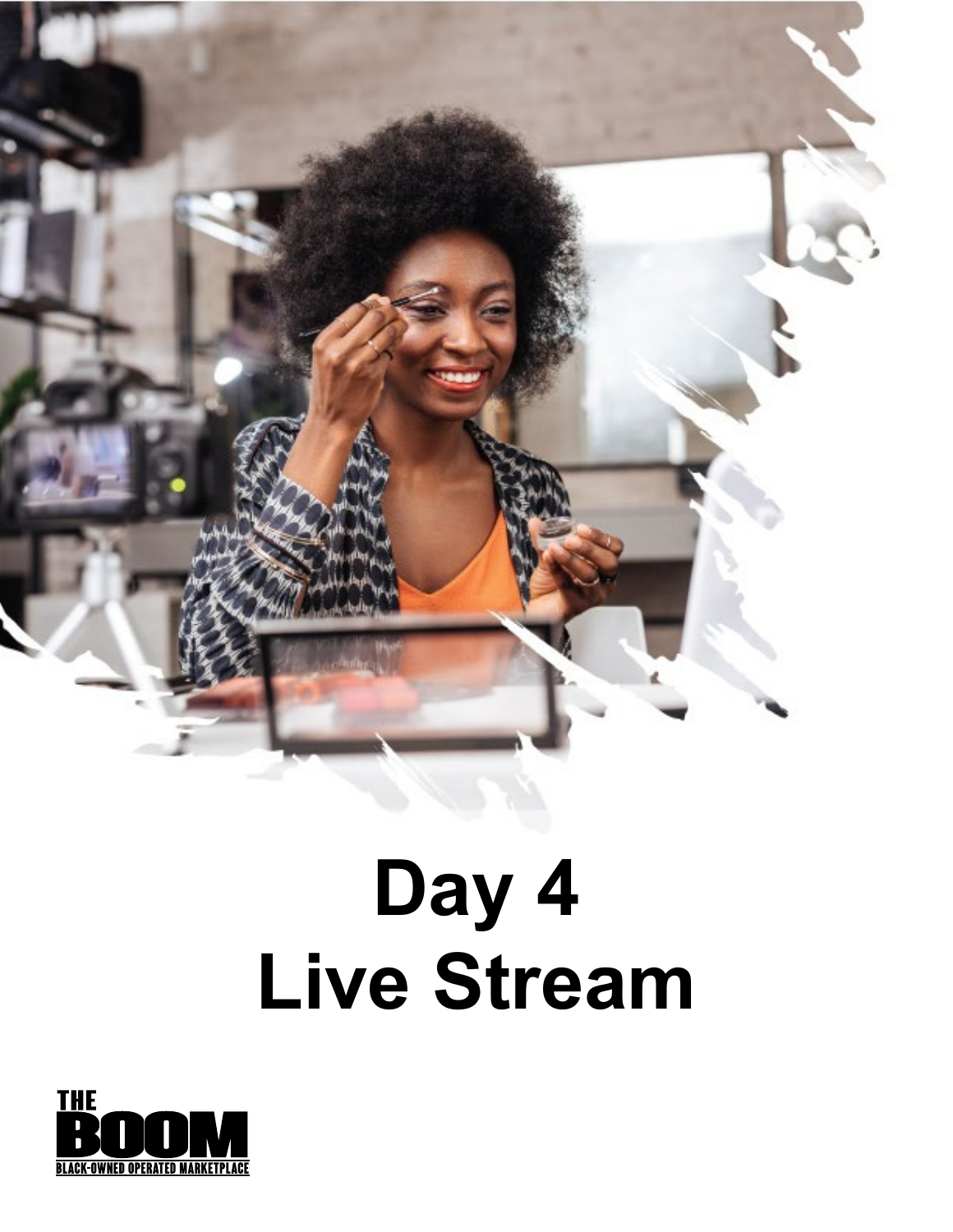There's no way around it, video is taking over!

Look you don't have to be an award-winning news journalist to slay your FB live, webinar, or YouTube video. All you need is a little practice and a little confidence.

Today, you're going to take one of the topics you came up with yesterday and do a Facebook live!

You can choose to do it on your page and tag us [@theboomapp](https://www.facebook.com/theboomapp) or, if you're not feeling confident quite yet, [go live in our group](https://www.facebook.com/groups/theyearofbuyingblack).

\_\_\_\_\_\_\_\_\_\_\_\_\_\_\_\_\_\_\_\_\_\_\_\_\_\_\_\_\_\_\_\_\_\_\_\_\_\_\_\_\_\_\_\_\_\_\_\_\_\_\_\_\_\_\_\_\_\_\_\_\_\_\_\_\_\_\_\_\_

\_\_\_\_\_\_\_\_\_\_\_\_\_\_\_\_\_\_\_\_\_\_\_\_\_\_\_\_\_\_\_\_\_\_\_\_\_\_\_\_\_\_\_\_\_\_\_\_\_\_\_\_\_\_\_\_\_\_\_\_\_\_\_\_\_\_\_\_\_

\_\_\_\_\_\_\_\_\_\_\_\_\_\_\_\_\_\_\_\_\_\_\_\_\_\_\_\_\_\_\_\_\_\_\_\_\_\_\_\_\_\_\_\_\_\_\_\_\_\_\_\_\_\_\_\_\_\_\_\_\_\_\_\_\_\_\_\_\_

\_\_\_\_\_\_\_\_\_\_\_\_\_\_\_\_\_\_\_\_\_\_\_\_\_\_\_\_\_\_\_\_\_\_\_\_\_\_\_\_\_\_\_\_\_\_\_\_\_\_\_\_\_\_\_\_\_\_\_\_\_\_\_\_\_\_\_\_\_

\_\_\_\_\_\_\_\_\_\_\_\_\_\_\_\_\_\_\_\_\_\_\_\_\_\_\_\_\_\_\_\_\_\_\_\_\_\_\_\_\_\_\_\_\_\_\_\_\_\_\_\_\_\_\_\_\_\_\_\_\_\_\_\_\_\_\_\_\_

\_\_\_\_\_\_\_\_\_\_\_\_\_\_\_\_\_\_\_\_\_\_\_\_\_\_\_\_\_\_\_\_\_\_\_\_\_\_\_\_\_\_\_\_\_\_\_\_\_\_\_\_\_\_\_\_\_\_\_\_\_\_\_\_\_\_\_\_\_

\_\_\_\_\_\_\_\_\_\_\_\_\_\_\_\_\_\_\_\_\_\_\_\_\_\_\_\_\_\_\_\_\_\_\_\_\_\_\_\_\_\_\_\_\_\_\_\_\_\_\_\_\_\_\_\_\_\_\_\_\_\_\_\_\_\_\_\_\_

\_\_\_\_\_\_\_\_\_\_\_\_\_\_\_\_\_\_\_\_\_\_\_\_\_\_\_\_\_\_\_\_\_\_\_\_\_\_\_\_\_\_\_\_\_\_\_\_\_\_\_\_\_\_\_\_\_\_\_\_\_\_\_\_\_\_\_\_\_

\_\_\_\_\_\_\_\_\_\_\_\_\_\_\_\_\_\_\_\_\_\_\_\_\_\_\_\_\_\_\_\_\_\_\_\_\_\_\_\_\_\_\_\_\_\_\_\_\_\_\_\_\_\_\_\_\_\_\_\_\_\_\_\_\_\_\_\_\_

\_\_\_\_\_\_\_\_\_\_\_\_\_\_\_\_\_\_\_\_\_\_\_\_\_\_\_\_\_\_\_\_\_\_\_\_\_\_\_\_\_\_\_\_\_\_\_\_\_\_\_\_\_\_\_\_\_\_\_\_\_\_\_\_\_\_\_\_\_

\_\_\_\_\_\_\_\_\_\_\_\_\_\_\_\_\_\_\_\_\_\_\_\_\_\_\_\_\_\_\_\_\_\_\_\_\_\_\_\_\_\_\_\_\_\_\_\_\_\_\_\_\_\_\_\_\_\_\_\_\_\_\_\_\_\_\_\_\_

\_\_\_\_\_\_\_\_\_\_\_\_\_\_\_\_\_\_\_\_\_\_\_\_\_\_\_\_\_\_\_\_\_\_\_\_\_\_\_\_\_\_\_\_\_\_\_\_\_\_\_\_\_\_\_\_\_\_\_\_\_\_\_\_\_\_\_\_\_

\_\_\_\_\_\_\_\_\_\_\_\_\_\_\_\_\_\_\_\_\_\_\_\_\_\_\_\_\_\_\_\_\_\_\_\_\_\_\_\_\_\_\_\_\_\_\_\_\_\_\_\_\_\_\_\_\_\_\_\_\_\_\_\_\_\_\_\_\_

Your second action item is to go through and critique someone else's Facebook live. We feel like this goes without saying, but please only give constructive and compassionate feedback. The BOOM App is not the place for haters.

 $\overline{a}$  , and the set of the set of the set of the set of the set of the set of the set of the set of the set of the set of the set of the set of the set of the set of the set of the set of the set of the set of the set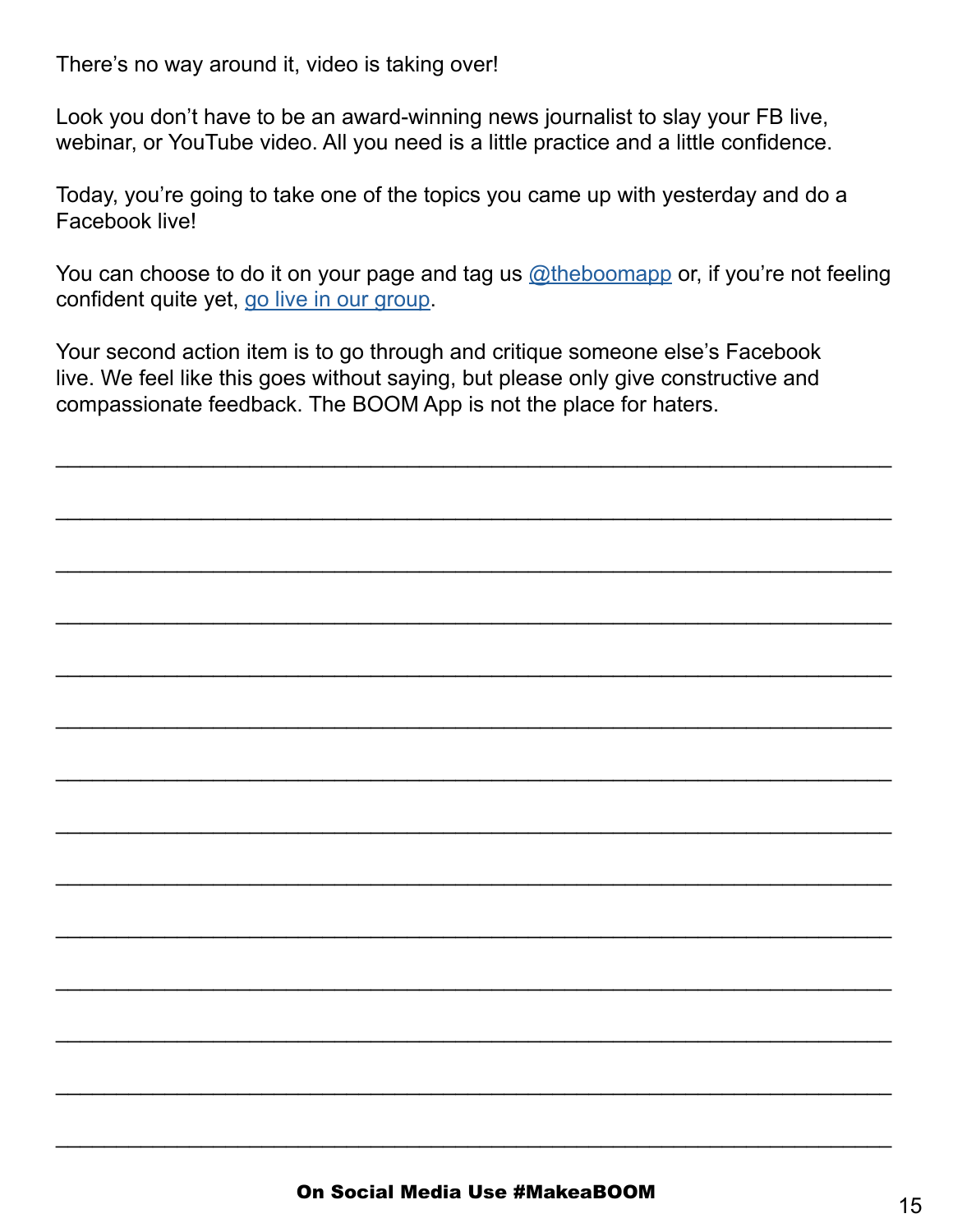## **Day 5 LIVE Q & A**

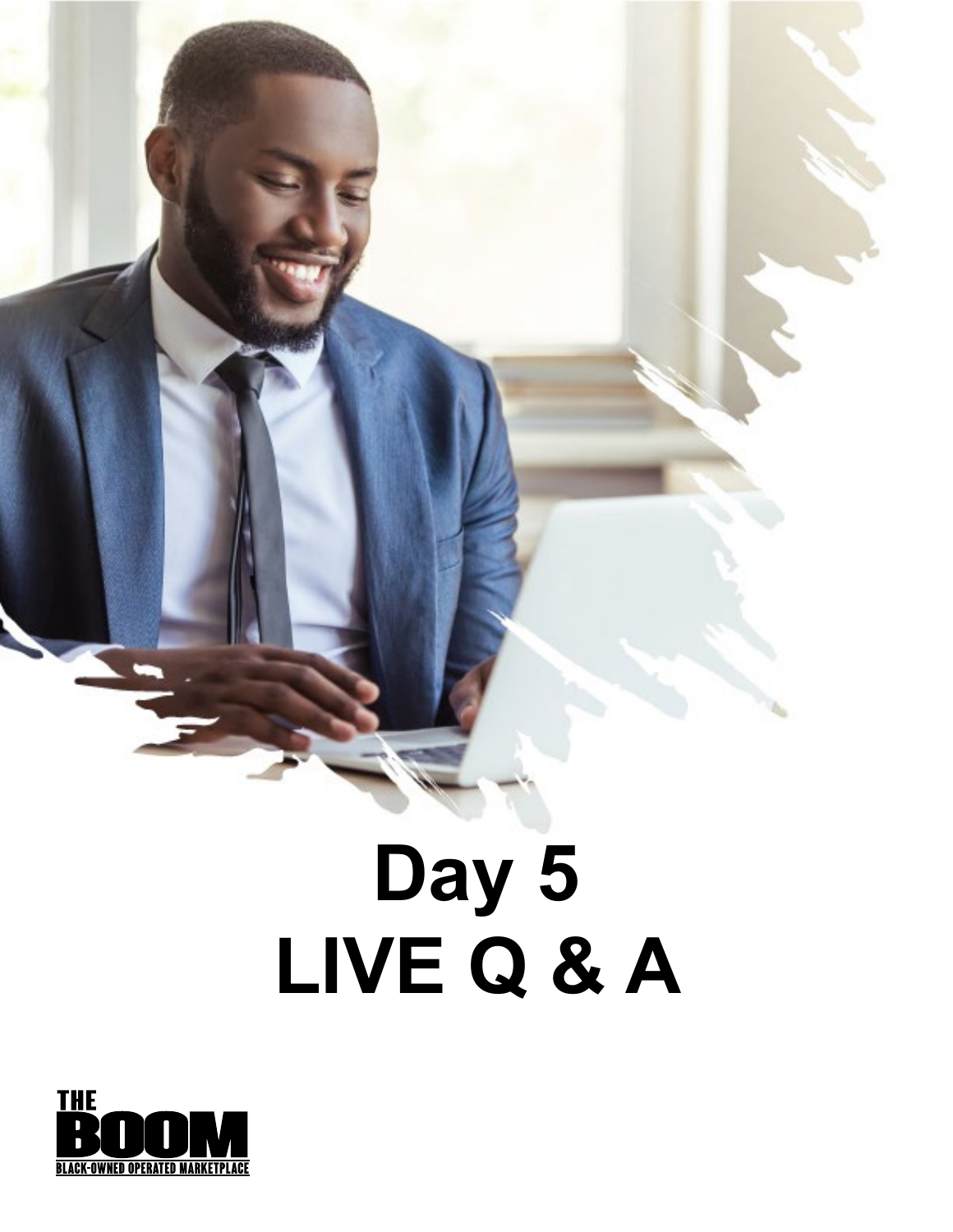You made it! Yay!

It may have been a short time, but we covered a lot of ground. You are a #BOOMWarrior!

Now it's time to put it all together. We created a little accountability planner for you to lay out your visibility goals and keep track of the actions you need to get there.

Don't forget to tune into our Q&A with the dynamite Sequena Luckett!